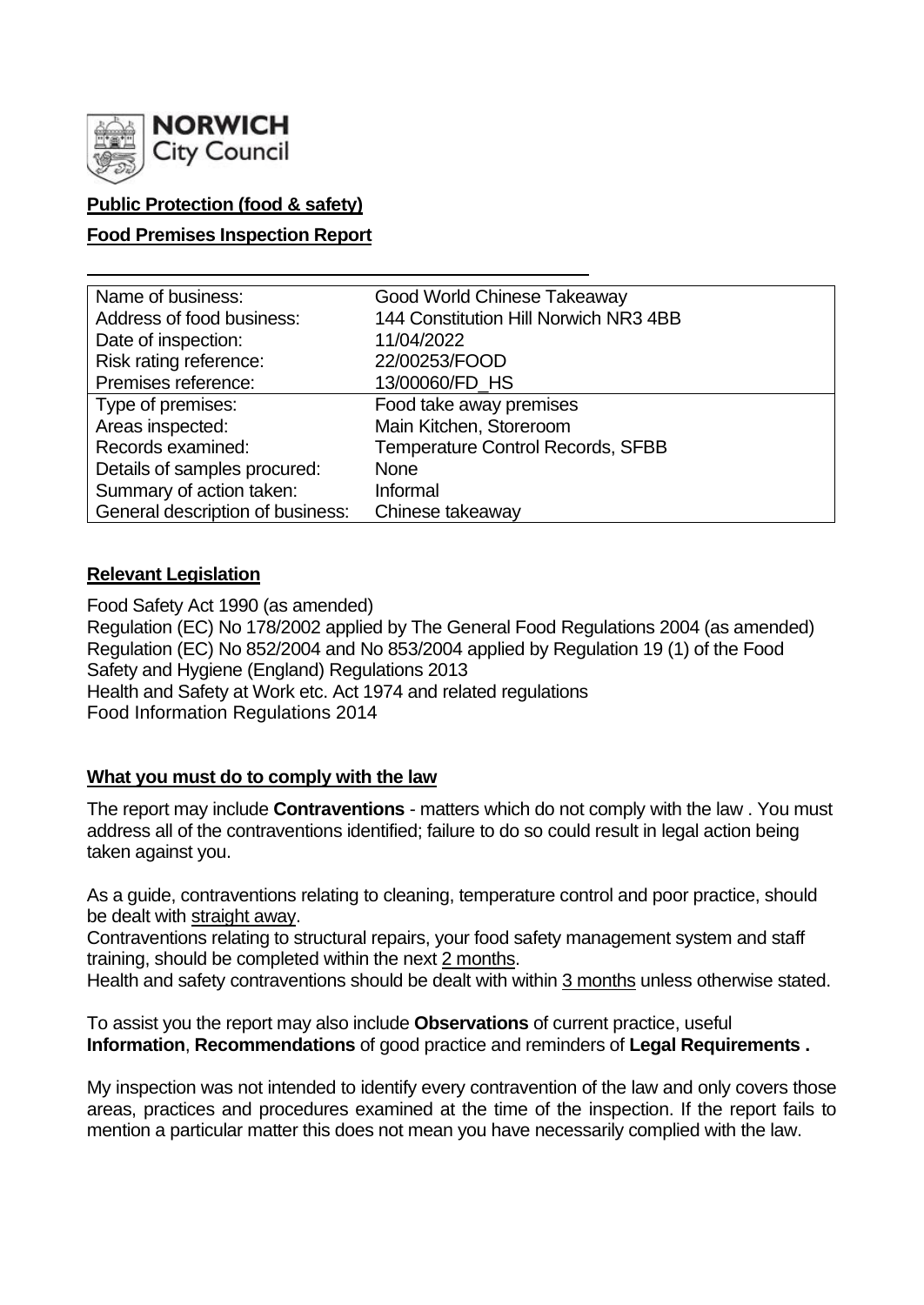## **FOOD SAFETY**

### **How we calculate your Food Hygiene Rating:**

The food safety section has been divided into the three areas which you are scored against for the hygiene rating: 1. food hygiene and safety procedures, 2. structural requirements and 3. confidence in management/control procedures. Each section begins with a summary of what was observed and the score you have been given. Details of how these scores combine to produce your overall food hygiene rating are shown in the table.

| <b>Compliance Area</b>                     |          |    |           | <b>You Score</b> |                |    |           |    |                 |  |
|--------------------------------------------|----------|----|-----------|------------------|----------------|----|-----------|----|-----------------|--|
| Food Hygiene and Safety                    |          |    |           | $\Omega$         | $\overline{5}$ | 10 | 15        | 20 | 25              |  |
| <b>Structure and Cleaning</b>              |          |    |           | $\Omega$         | 5.             | 10 | 15        | 20 | 25              |  |
| Confidence in management & control systems |          |    |           | $\Omega$         | 5.             | 10 | 15        | 20 | 30 <sub>1</sub> |  |
| <b>Your Total score</b>                    | $0 - 15$ | 20 | $25 - 30$ |                  | $35 - 40$      |    | $45 - 50$ |    | > 50            |  |
| <b>Your Worst score</b>                    | 5        | 10 | 10        |                  | 15             |    | 20        |    | $\blacksquare$  |  |
| <b>Your Rating is</b>                      | 5        | 4  |           | 3                | $\overline{2}$ |    |           |    | $\overline{0}$  |  |

000300

Your Food Hygiene Rating is 3 - a generally satisfactory standard

## **1. Food Hygiene and Safety**

Food hygiene standards are generally satisfactory and maintained. There is evidence of some non-compliance with legal requirements. Some lapses are evident however generally you have satisfactory food handling practices and procedures and adequate control measures to prevent cross-contamination are in place. The contraventions require your attention; although not critical to food safety they may become so if not addressed. **(Score 10)**

### Contamination risks

**Contravention** The following exposed ready-to-eat food and or its packaging to the risk of cross-contamination with foodborne bacteria from raw meat or unwashed fruits and vegetables:

- food containers were in direct contact with food below
- green cutting board was badly scored and needs replacing
- same containers used for raw and ready-to-eat foods
- jug and spoon was being stored in dried ingredients

**Legal requirement** At all stages of production, processing and distribution, food must be protected from any contamination likely to render it unfit for human consumption,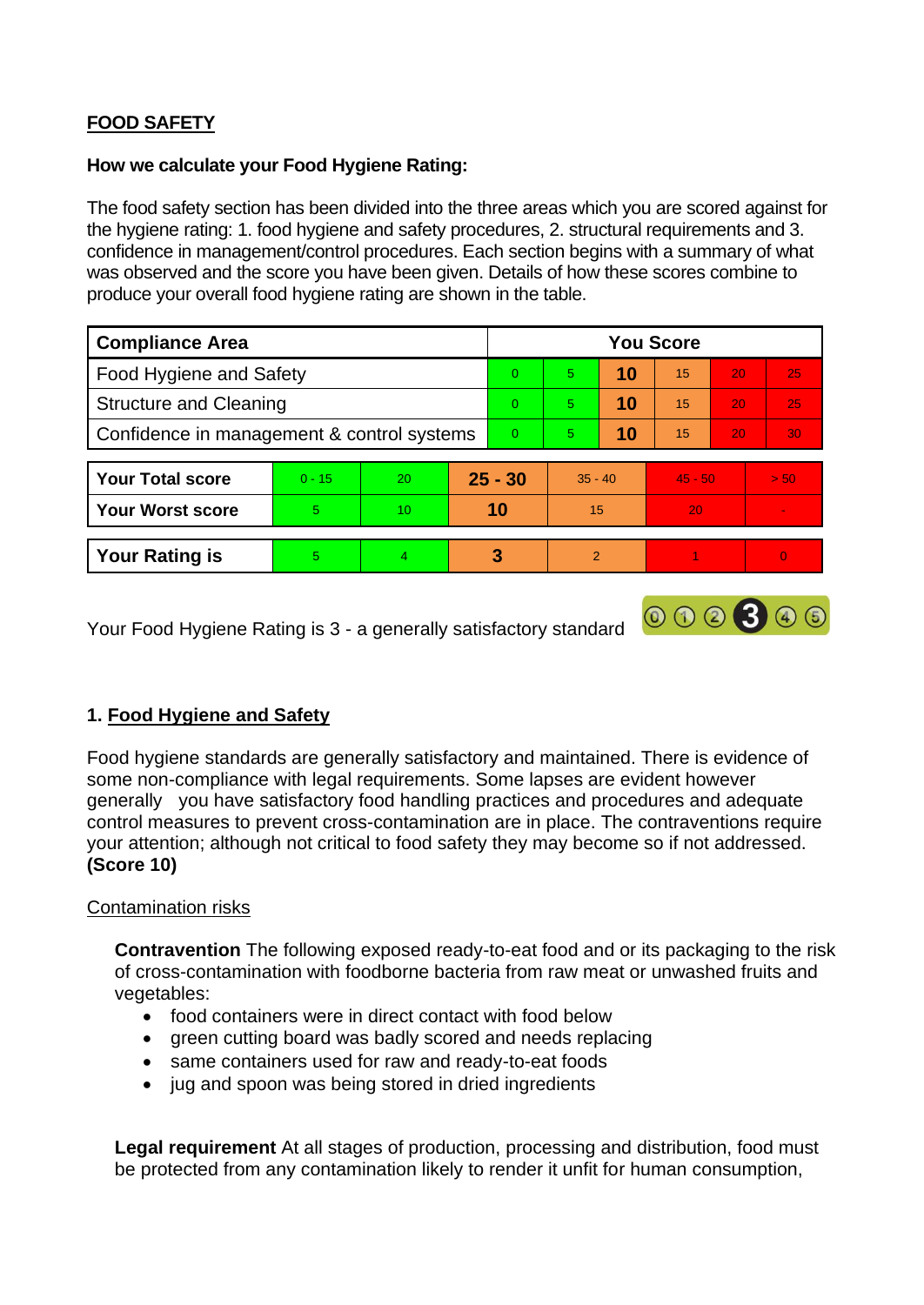injurious to health or contaminated in such a way that it would be unreasonable to expect it to be consumed in that state.

**Contravention** You could not demonstrate effective disinfection of equipment and utensils used for both raw and ready-to-eat foods, either by heat or an adequate dishwasher cycle. Separate equipment and utensils must be provided. Such equipment should be easily identifiable (e.g. colour coded) and must be stored and washed separately.

### Personal Hygiene

**Contravention** The following are examples of poor personal hygiene or where it was made difficult for food handlers to maintain sufficiently high standards of personal cleanliness:

• staff were not wearing suitable protective clothing

**Legal requirement** All persons in food handling areas must wear suitable, clean, and where appropriate protective clothing

### Temperature Control

**Observation I** was pleased to see you were able to limit bacterial growth and/or survival by applying appropriate temperature controls at points critical to food safety and that you were monitoring temperatures.

#### Poor Practices

**Contravention** The following matters represented poor practice and if allowed to continue may cause food to become contaminated or lead to its deterioration::

• tomatoes were being stored beyond their 'best before' date of 8/4

**Guidance** It is permitted to use food after its BEST BEFORE date, but becomes an offence if it is not of the nature, substance or quality demanded by the consumer. You must check the food and make sure it is ok before you use it

### **2. Structure and Cleaning**

The structure facilities and standard of cleaning and maintenance are of a generally satisfactory standard but there are some repairs and/or improvements which are required in order for you to comply with the law. Pest control and waste disposal provisions are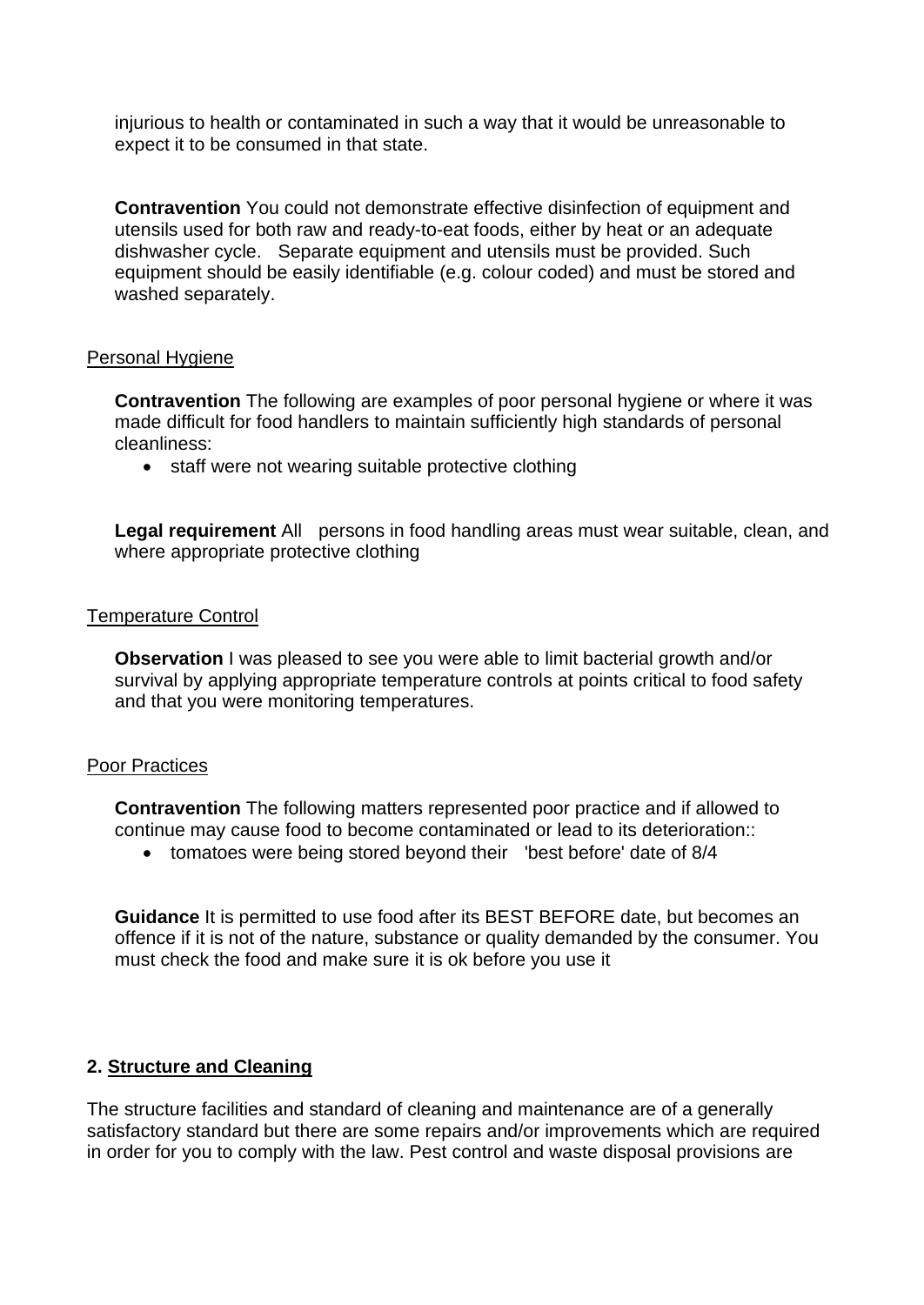adequate. The contraventions require your attention; although not critical to food safety they may become so if not addressed. **(Score 10)**

### Cleaning of Structure

**Contravention** The following items were dirty and require more frequent and thorough cleaning:

- floor/wall junctions
- flooring behind and under equipment

**Recommendation** Housekeeping could be greatly improved. Remove redundant items and equipment from food rooms, tidy away miscellaneous objects into drawers and boxes and keep work surfaces and the floor clear for ease of cleaning and disinfection.

### Cleaning of Equipment and Food Contact Surfaces

**Contravention** The following items are dirty and must be cleaned:

- fridge and freezer seals
- fridge shelving
- microwave
- food storage containers
- lids to food storage containers
- wooden knife block. Do not use as this cannot be properly cleaned

**Information** personal items such as phones radios in the kitchen must be kept clean and stored so that they do not contaminate the food

## Cleaning Chemicals / Materials / Equipment and Methods

**Contravention** The following evidence demonstrated your cleaning materials, equipment and methods were not sufficient to control the spread of harmful bacteria between surfaces:

• scourers were badly worn and need replacing

**Contravention** Cardboard cannot be properly cleaned. Do not use it to cover the floor/ shelves of work surfaces in food rooms. Replace the cardboard boxes used for storing prawn crackers with a plastic container that can be cleaned

### **Maintenance**

**Contravention** The following had not been suitably maintained and must be repaired or replaced:

• condenser in walk-in fridge was leaking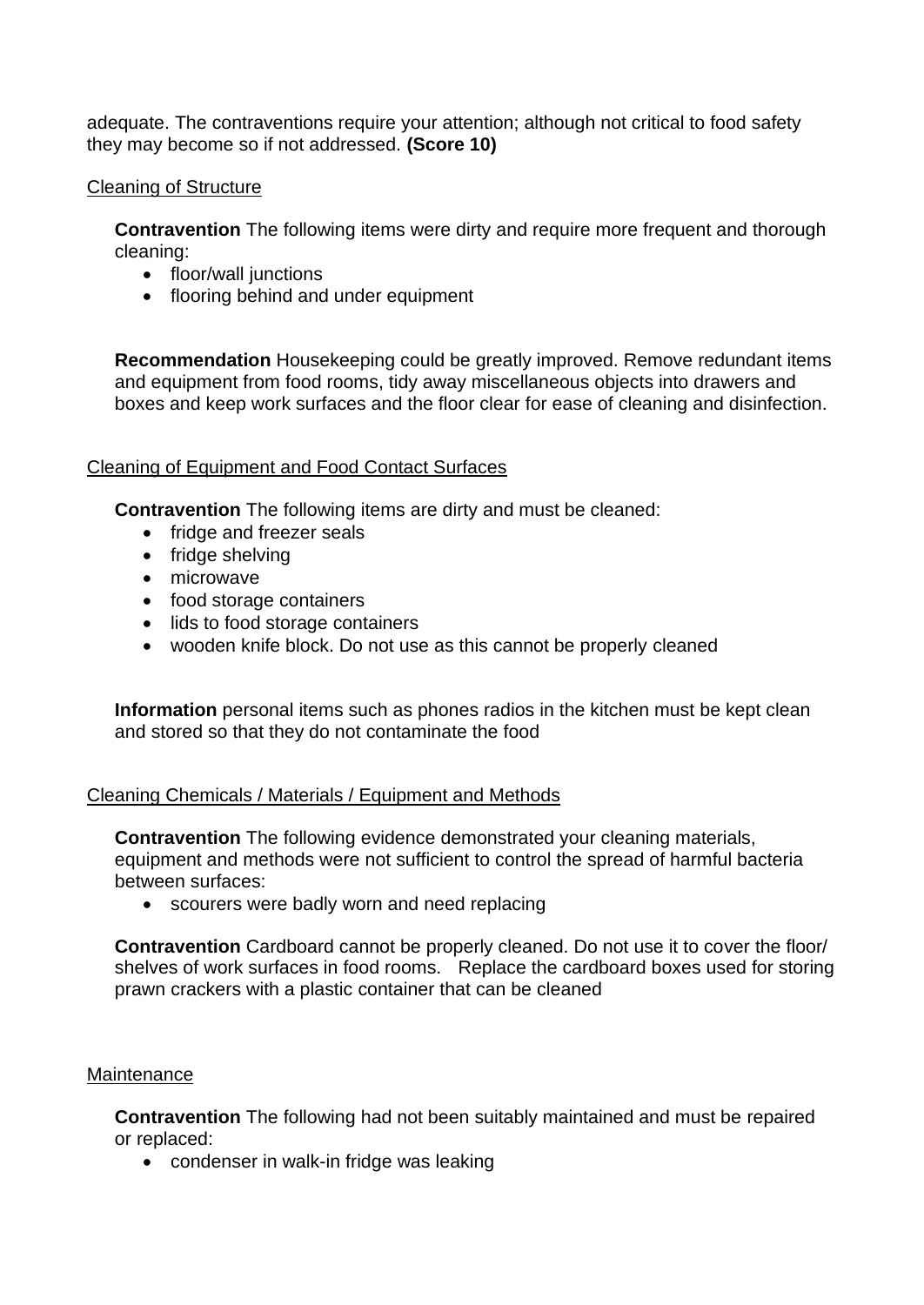- crack to wall/ceiling joints
- holes to ceiling
- damaged lids to food storage containers
- rust seen to shelving unit storing food

### Facilities and Structural provision

**Recommendation** I recommend that you fit a self closing door mechanism to wc door

### Pest Control

**Observation** I was pleased to see that the premises was proofed against the entry of pests and that pest control procedures were in place.

### **3. Confidence in Management**

There are generally satisfactory food safety controls in place although there is evidence of some non-compliance with the law. The contraventions require your attention; although not critical to food safety they may become so if not addressed. **(Score 10)**

### Type of Food Safety Management System Required

**Information** Your Safer Food Better Business pack was disorganised and very dated I recommend you purchase a new up to date pack

### Food Hazard Identification and Control

**Contravention** You have not identified these food hazards or the methods of control at critical points in your operation:

• cross-contamination

### Proving Your Arrangements are Working Well

**Contravention** You are not working to the following safe methods in your SFBB pack:

- cross contamination/ physical or chemical contamiation
- personal hygiene / handwashing
- cleaning schedule
- daily diary
- 4-weekly checks

**Traceability**